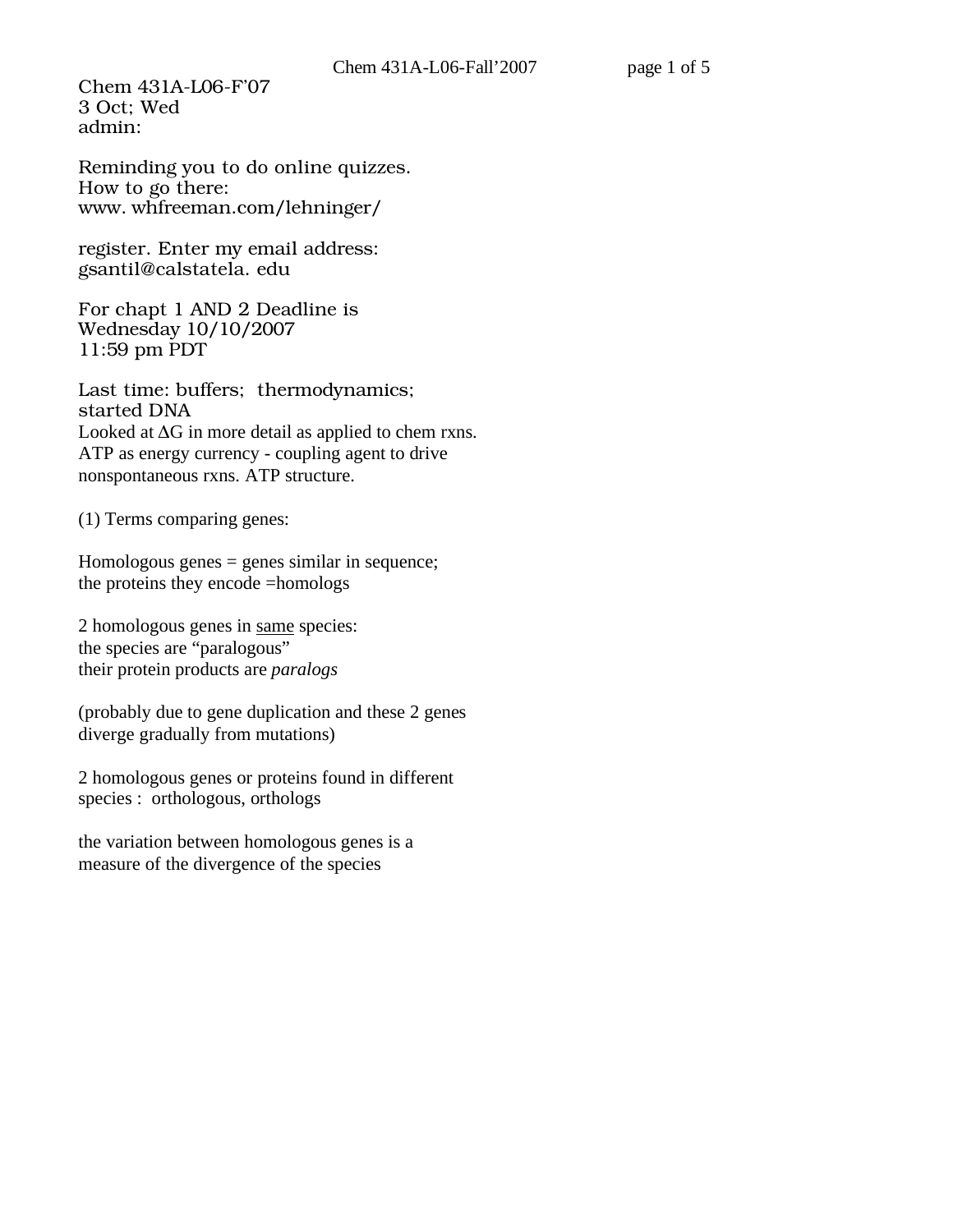| Nucleic acids: Now we look at the structure of major           | 1) Why is it important?                                   |  |  |
|----------------------------------------------------------------|-----------------------------------------------------------|--|--|
| classes of molecules:                                          | Central dogma of molecular genetics:                      |  |  |
|                                                                | 3 steps in the processing of genetic information:         |  |  |
| 2) STRUCTURE: There are 2 kinds of m                           | a) replicatn: parent dna -> daughter DNA                  |  |  |
| a) DNA structure: very long molecules, thousands of            | b) transcription: DNA's genetic message rewritten in      |  |  |
| nucleotides                                                    | <b>RNA</b>                                                |  |  |
| 5' end<br>There is<br>-O–P=∩                                   | c) translation: RNAs genetic message transl'd into a      |  |  |
| olaritu                                                        | sequence of aa in protein.                                |  |  |
| the DNA                                                        |                                                           |  |  |
| This can be<br>5'<br>represented as:                           |                                                           |  |  |
|                                                                | DN.                                                       |  |  |
|                                                                | transcription                                             |  |  |
|                                                                |                                                           |  |  |
| 5'end<br>-O–ṗ=o                                                | RNA                                                       |  |  |
|                                                                | Proteir                                                   |  |  |
| or, pApT<br>5'<br>JН2                                          | translation                                               |  |  |
| or just pAT                                                    |                                                           |  |  |
|                                                                | Note that there are 2 kinds of Nucleic Acids: DNA         |  |  |
| н                                                              | and RNA                                                   |  |  |
| 3' end                                                         |                                                           |  |  |
| 4 types of deoxynucleotides used. What differs from            | eucaryotic cells typically have many chromosomes.         |  |  |
| organism to organism is the sequence of the bases. all         | structure of DNA linkage: has polarity: there's the 5'    |  |  |
| organisms use the same 4 bases. ATGC (note                     | and the $3'$ end: In denoting the sequence, start w/ $5'$ |  |  |
| thymine); sugars: deoxyribose                                  | end $\rightarrow$ 3' end.                                 |  |  |
| eg chromosome of procaryotes is made up of a single            | b) RNA structure: long molecs but not as long as dna.     |  |  |
| dna molec                                                      | more abundant than dna: also have 4 bases: AUGC.          |  |  |
| chromosome of eukaryotes is made up of a single                | (uracil instead of thymine); sugars ribose                |  |  |
| $DNA$ molecule $+$ some proteins                               |                                                           |  |  |
| History:                                                       | Evidence for DNA (1943):                                  |  |  |
| Experimental evidence for DNA being the genetic                | Fred Griffith (1928): discovered that if inject mice with |  |  |
| material:                                                      | heat-killed S-type (encapsulated, virulent                |  |  |
| As early as 1868 DNA (called nuclein) was isolated             | strain, smooth) pneumococcus bacteria mixed w/live R-     |  |  |
| from cell nuclei. Although many suspected DNA to               | type (nonencap'd, nonpathogenic, rough) bacteria, the     |  |  |
| be the genetic substance, most people believed protein         | mice died and live S-type bacteria were obtained from     |  |  |
| to be the real hereditary material because NA only had         | the mice. But what was nature of "transforming            |  |  |
| 4 kinds of bases. (they expected something more                | principle"?                                               |  |  |
| complex)                                                       |                                                           |  |  |
|                                                                | Maybe: it was the cell wall "primer carbohydrates"        |  |  |
|                                                                | that contained the cell wall. Conclusion after 10 years:  |  |  |
| heat killed                                                    | reported that the transforming principle was DNA.         |  |  |
| S-type                                                         | since the transforming principle was unaffected by        |  |  |
| =nonpathogenic                                                 | proteases, lipid extraction, or ribonucleases but was     |  |  |
| R-type                                                         | affected by DNAses. Skeptical critics claimed that        |  |  |
| =mixture of                                                    | trace levels of protein were still present and could not  |  |  |
|                                                                | be excluded as the transforming principle. (idea was not  |  |  |
| R type<br>Avery, Macleod & McCarty: (Rockefeller Inst., 1944): | yet ready for acceptance)                                 |  |  |
| interested in cell wall carbohyds                              |                                                           |  |  |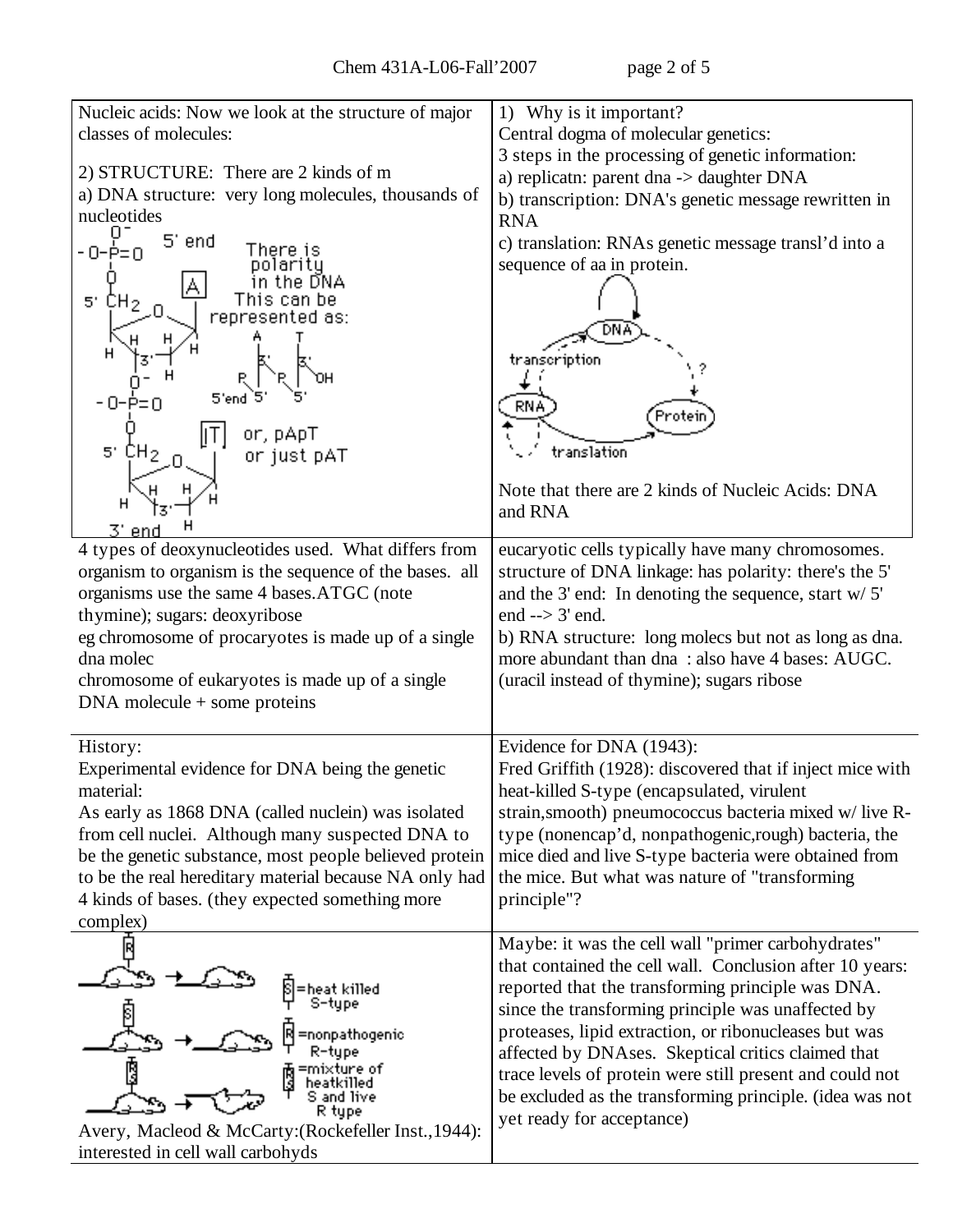Hershey-Chase experiment: Alfred Hershey & Martha Chases (1952) - Did experiment using bacteriophage T2 (phages are viruses that infect bacteria). Phages are made up of only two types of biomolecules: proteins and DNA. Of the two (or both), it was not clear what was the "transforming principle" that allowed the phages to multiply inside the bacteria. They used phages grown in either P-32 media or S-35 media allowing either only the DNA or the protein to be radiolabelled. P-32 labels only DNA since only DNA has phosphorus (as part of phosphate) and only proteins contain S-containing Amino acids. They found that only the P-32 is transmitted into the infected bacteria & in viral progeny.



|                                                           |                                                                                  | Hershey-Chase Expt clinched the role of DNA as                                |  |  |
|-----------------------------------------------------------|----------------------------------------------------------------------------------|-------------------------------------------------------------------------------|--|--|
|                                                           |                                                                                  | carrier of genetic info in phages and by extension, all                       |  |  |
|                                                           |                                                                                  | other living orgs.                                                            |  |  |
| Other relevant evidence: Chargaff's rules: (Chargaff &    |                                                                                  | There were other structural clues as to its structure:                        |  |  |
| coworkers, late 1940's, Columbia U.made                   |                                                                                  | Xray diffraction studies showed that DNA fibers have                          |  |  |
| observations on the nature and structure of DNA:          |                                                                                  | two periodicities alont their long axis. $3.4 \text{ Å}$ and $34 \text{ Å}$ . |  |  |
| 1) The base composition of a species is constant:         |                                                                                  |                                                                               |  |  |
| %A,G,C& T is same for members of a species.               |                                                                                  | The X-ray diffraction data was collected by Rosalind                          |  |  |
| $A/T=1, C/G=1$                                            |                                                                                  | Franklin, This was interpreted as being the diffraction                       |  |  |
| 2) Different species have different base compositions.    |                                                                                  | coming from a helical molecule. Most of the                                   |  |  |
| 3) In a given species, the base composition does not      |                                                                                  | elucidation of the structure of DNA came from model                           |  |  |
| vary with the age of the organism, its nutritional state, |                                                                                  | building studies. now known as B-DNA (ond of the                              |  |  |
| or changes in the environment                             |                                                                                  | various forms that DNA can take.                                              |  |  |
| 4) The mole % of A = mole % of T; mole % of G=            |                                                                                  |                                                                               |  |  |
| mole % of C;(Purine/pyrimidine= 1)                        |                                                                                  | This is the $2^{\circ}$ structure of DNA.                                     |  |  |
| major                                                     | The features of the double stranded (duplex) DNA are that it is helical with two |                                                                               |  |  |
| ദ്നവല                                                     | DNA strongs osiled eround the same exis to form a right handed double helix in   |                                                                               |  |  |

| major                                                    | The features of the double stranded (duplex) DNA are that it is helical with two                  |
|----------------------------------------------------------|---------------------------------------------------------------------------------------------------|
| groove                                                   | DNA strands coiled around the same axis to form a right handed double helix in                    |
|                                                          | which the 2 chains are antiparallel $(5,3)$ phosphodiester bridges running in the                 |
|                                                          | opposite direction). The strands are held together by hydrogen bonds between the                  |
| minor<br>34A                                             | bases (separated by $3.4\text{\AA}$ ) and by hydrophobic interactions which put the polar         |
| $\sim_{\text{TA}}$ (groove                               | phosphate groups and sugars on the outside interacting with the aqeuous                           |
|                                                          | environment. The H-bonds are specific between A & T and G & C. Thus the molar                     |
| $\begin{bmatrix} A & T \\ G & C \end{bmatrix}$<br>  3.4A | equivalence of these groups observed by Chargaff. It is a double helix in that it has a           |
|                                                          | pitch of $34\AA$ , ie 10 bp per turn - <i>on the average</i> . (actually varies as the sequence). |
|                                                          |                                                                                                   |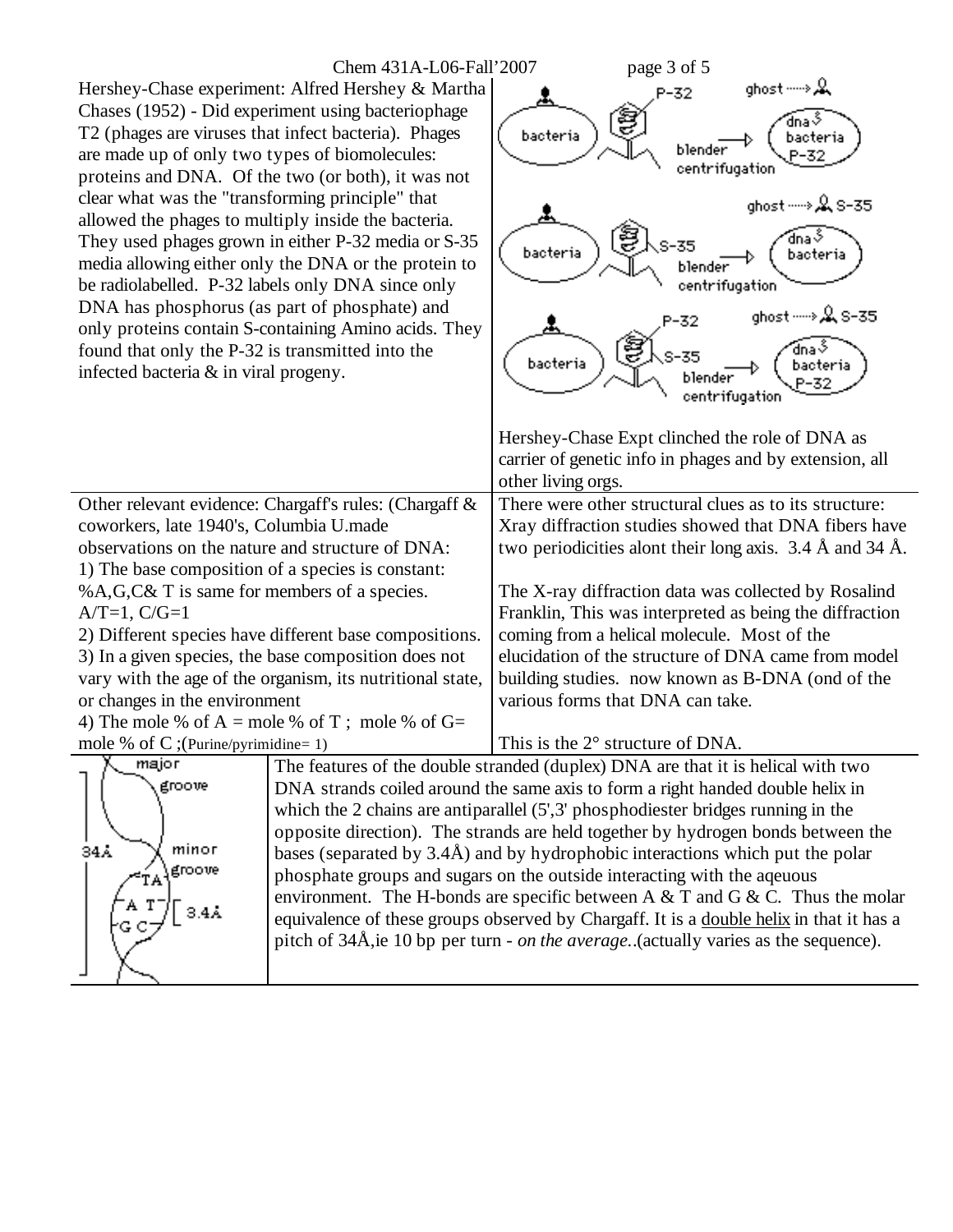

same. It is not symmetric. Groove in which  $C(1')$ -helix axis- $C(1') < 180^\circ$  is the *minor* groove. Other groove is *major* groove.

We note that GA pairs are too big to fit into the helix. TC pairs are too small to fit into the helix. How about the AC pair? It would not fit. If you want to practice it yourself, try it and see what you'll get. Real DNA apparently deviates from B-DNA. It was found by Dickerson and Drew by X-ray crystallography of dodecamer, d(CGCGAATTCGCG). that indeed the dodecamer crystallizes in the B-DNA form with an average helical rise per residue of 3.4 Å and an average of 10.1 bp per residue. The average twist per base pair is 35.5°. The deviation from the ideal double helix makes DNA irregular *in a sequence specific manner*: the helical twist per base pair ranges from 28-42°. There is also the presence of the "propeller twisting" (twisting in opposite directions about the base pair's axis. And also some base pair roll (tilting of the bp as a whole about its axis). It appears that this deviation is sequence-specific and may be very important in the ability of some DNA-binding proteins to bind in a sequence-specific manner.

Another type of change occurs when the humidity of a DNA prep is lowered to 75% humidity. It shifts to A-DNA. Segments of DNA in vivo may assume the A conformation. Another more different form has been shown to be possible: Z-DNA (stabilized at high salt for the double helix of the self complementary segment: d(CGCGCG). The presence of Z-DNA has been shown in Ecoli. Its function is not known.